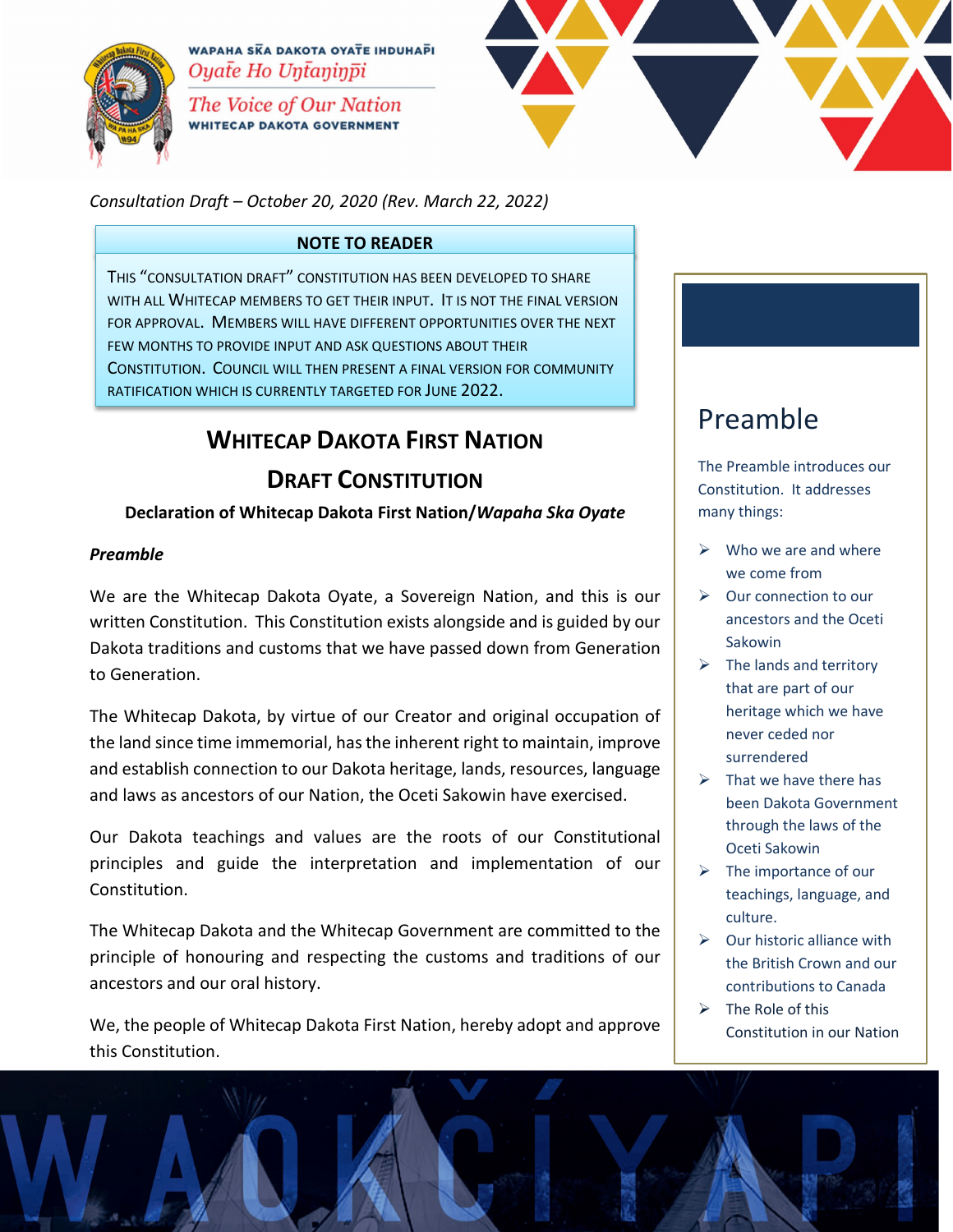



*Consultation Draft – October 20, 2020 (Rev. March 22, 2022)*

#### *Our People and Territory*

The Whitecap Dakota Members are from the Seven Council fires also known as the Oceti Sakowin. The Dakota are the people from the plains organized as a member under the laws of the Oceti Sakowin.

Our traditional territories include the vast prairie region watered by the Missouri and the upper waters of the Saskatchewan Rivers, ranging from modern-day Wisconsin through Minnesota, and north to Ontario through the Prairie Provinces.

The Dakota are not a conquered Nation. Whitecap Dakota traditional territory has never been ceded, released, or surrendered.

From time immemorial we have been a sovereign, self-sufficient Nation with our own language, customs and traditions, and government, education, military, economic systems.

From time immemorial we have occupied and protected the traditional territories of our people.

#### *Our Teachings and Culture*

We honour and respect our Dakota teachings, which belong to the Dakota people and the people of Whitecap Dakota, and commit to protect, promote, preserve, and maintain our distinct Dakota language, culture, and values.

We recognize the important role of our Elders to preserve and protect our language, culture, and Dakota way of life and to pass it down from generation to generation.

It is our traditional way that all Whitecap Dakota Members have a place in our community and a responsibility to contribute to our well-being. We are responsible for working together in accordance with Kinship Laws to promote the harmony of individuals and families within the Whitecap Dakota First Nation.

The Principles of the Dakota people have endured over time and will persist and guide us into the future. We will retain our Nation's self-sufficiency and the shared holding of Lands for all Whitecap Dakota Members.

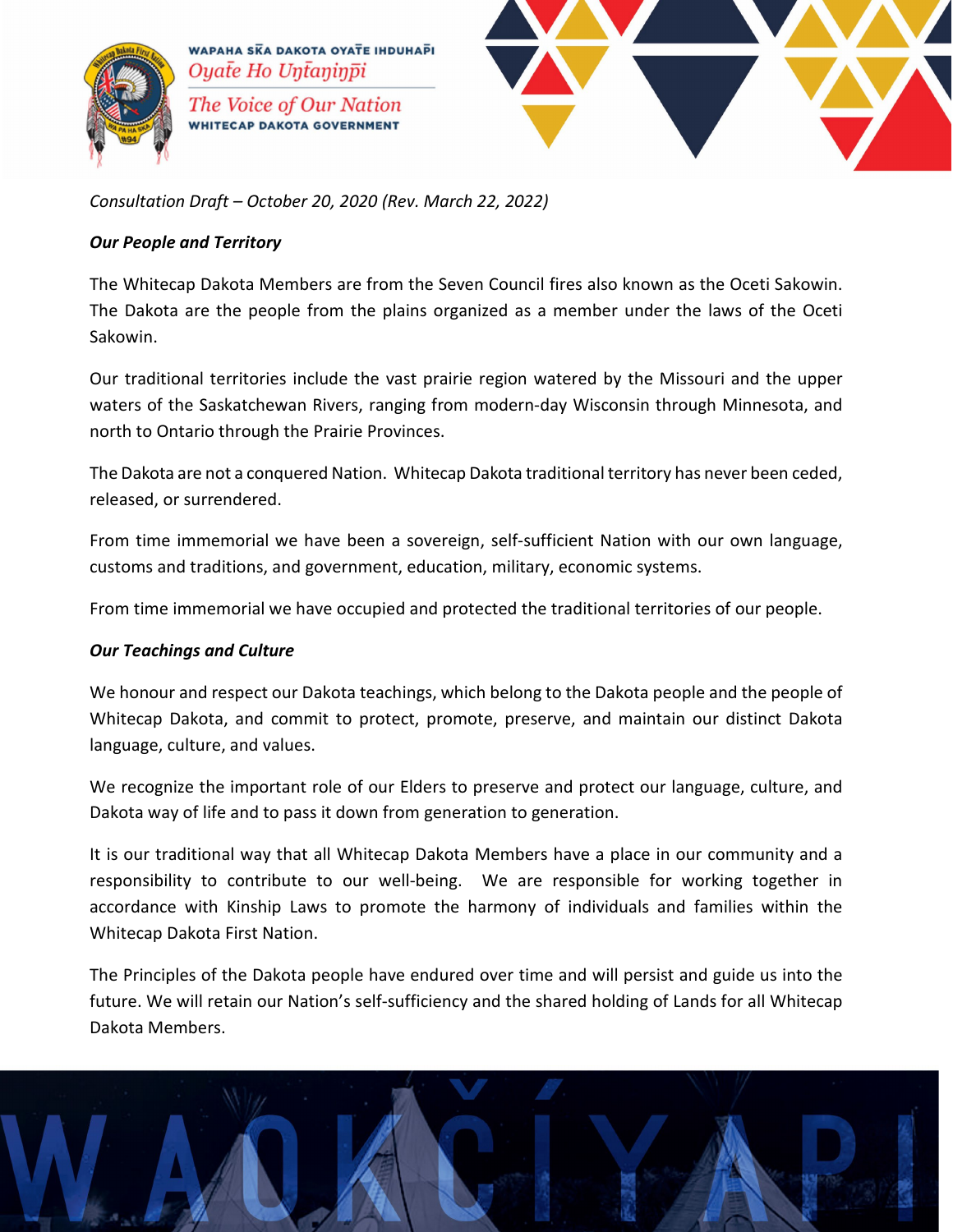



*Consultation Draft – October 20, 2020 (Rev. March 22, 2022)*

#### *Our Alliances and Contributions to Canada*

We have welcomed others into our traditional territories with the understanding that they respect our Dakota ways, teachings, and values. This includes alliances with other First Nations, as well as with the French and British Crowns.

Our long-standing alliance with the British Crown began in the 18<sup>th</sup> Century and led to treaties, military alliances, and economic partnerships.

Our alliance with the British Crown was recognized through ceremony and by treaty in the 1700s. We as Dakota people played a vital role in the creation of Canada, through our alliances with the British Crown in the Pontiac War, the American Revolution, and again in the War of 1812.

Although our relationship with the Crown has diminished over time through legislation, policies and practices such as the Indian Act and Residential Schools, as descendants of the Oceti Sakowin, it is our inherent right to continue to build and restore our Nation and to restore the relationship with the Crown to one of mutual co-existence.

#### *Our Inherent Right to Self-Govern*

Our inherent right to self-government, self-determination, and sovereignty flows from the Creator and our natural laws, and are guided by our Dakota origin story, oral histories, traditions, and Elders' teachings.

The Crown has recognized, affirmed and protected our inherent right to self-government and selfdetermination through *The Royal Proclamation of 1763*, and s.35(1) of the *Constitution Act, 1982*. These rights are recognized in the Treaties with the British Crown and also within the *United Nations Declaration on the Rights of Indigenous Peoples*.

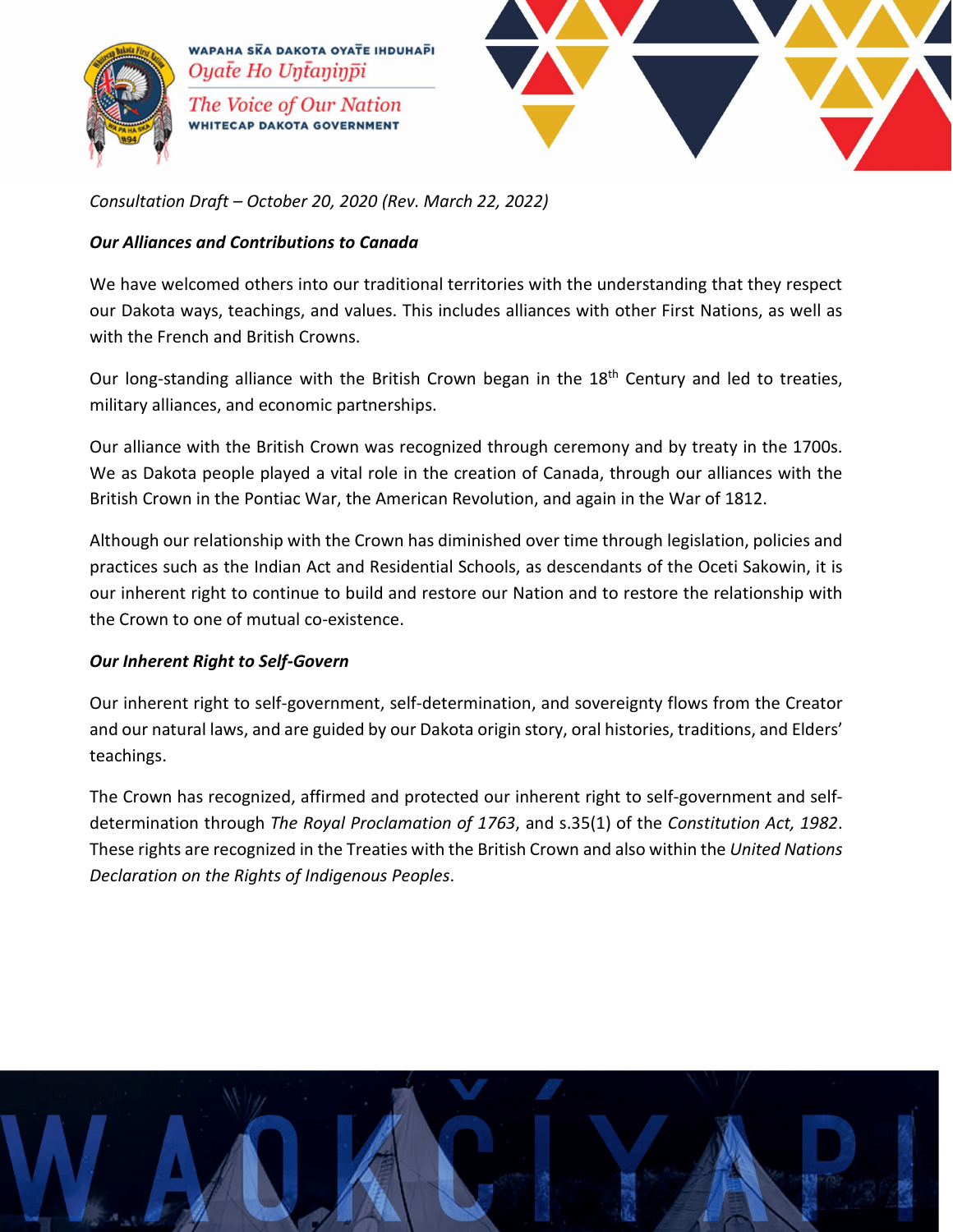



*Consultation Draft – October 20, 2020 (Rev. March 22, 2022)*

#### *The Role of Our Constitution*

The supreme written law of the Whitecap Dakota is this Constitution, which gives legitimacy to the Whitecap Dakota First Nation Governance Agreement. This Constitution creates the power and authority to make our own laws, build programs, and create an environment which will enable our people to find their place and thrive within our Nation.

The purpose of this Constitution is to honour and uphold Dakota traditional natural laws to guide the Whitecap Dakota in both modern and traditional ways of life to best promote the welfare of the Nation and future generations.

By virtue of these founding principles, the Whitecap Dakota Members exercise the rights and responsibilities inherent in the governing of its members, as our ancestors have since time immemorial, through the adoption of this Constitution.

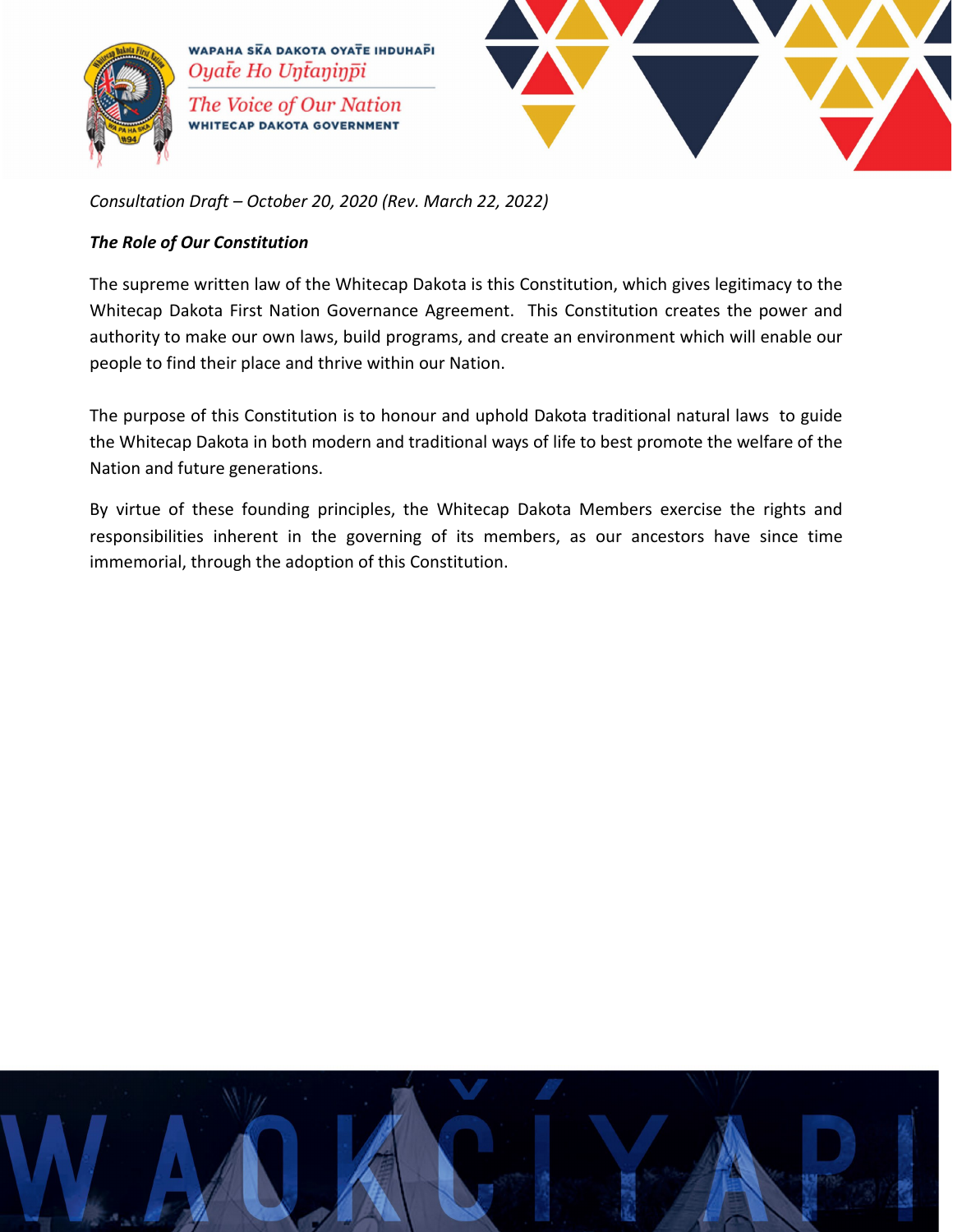



*Consultation Draft – October 20, 2020 (Rev. March 22, 2022)*

#### **PART 1 DEFINITIONS AND INTERPRETATION**

1. In this Constitution:

(a) "**Amendment Vote**" means the vote required to approve and implement amendments to the Constitution and requires that the threshold set out at Section 36 be met.

(b) "**Constitution Vote**" means the vote required to approve and implement this Constitution and requires that the threshold set out at Section 35 be met.

(c) "**Election Code**" means the *Whitecap Dakota First Nation #94 Custom Election Act, 2020,* as amended from time to time.

(d) "**Financial Management and Accountability Code**" means the Whitecap Dakota financial management and accountability code set out in Part 9 of this Constitution.

(e) "**Membership Code**" means the *Whitecap Dakota First Nation Membership Code,* as amended from time to time.

(f) "**Land Code**" means *Whitecap Dakota First Nation Land Code,*  2015, as amended from time to time.

(g) "**Membership Meeting Vote**" will be required to amend a WDFN Code and requires that at least 50% plus one of eligible WDFN Members at a duly convened Whitecap Dakota membership meeting vote in favor of the amendment.

## Definitions

The Constitution begins with the definition of key words in order to avoid legal misinterpretations in the text.

Key examples:

- Whitecap Dakota Council
- WDFN Member
- Dakota Principles
- Self-Government Agreement
- Whitecap Dakota Council

This part also declares that this Constitution is our supreme law and prevails over all other WDFN laws.

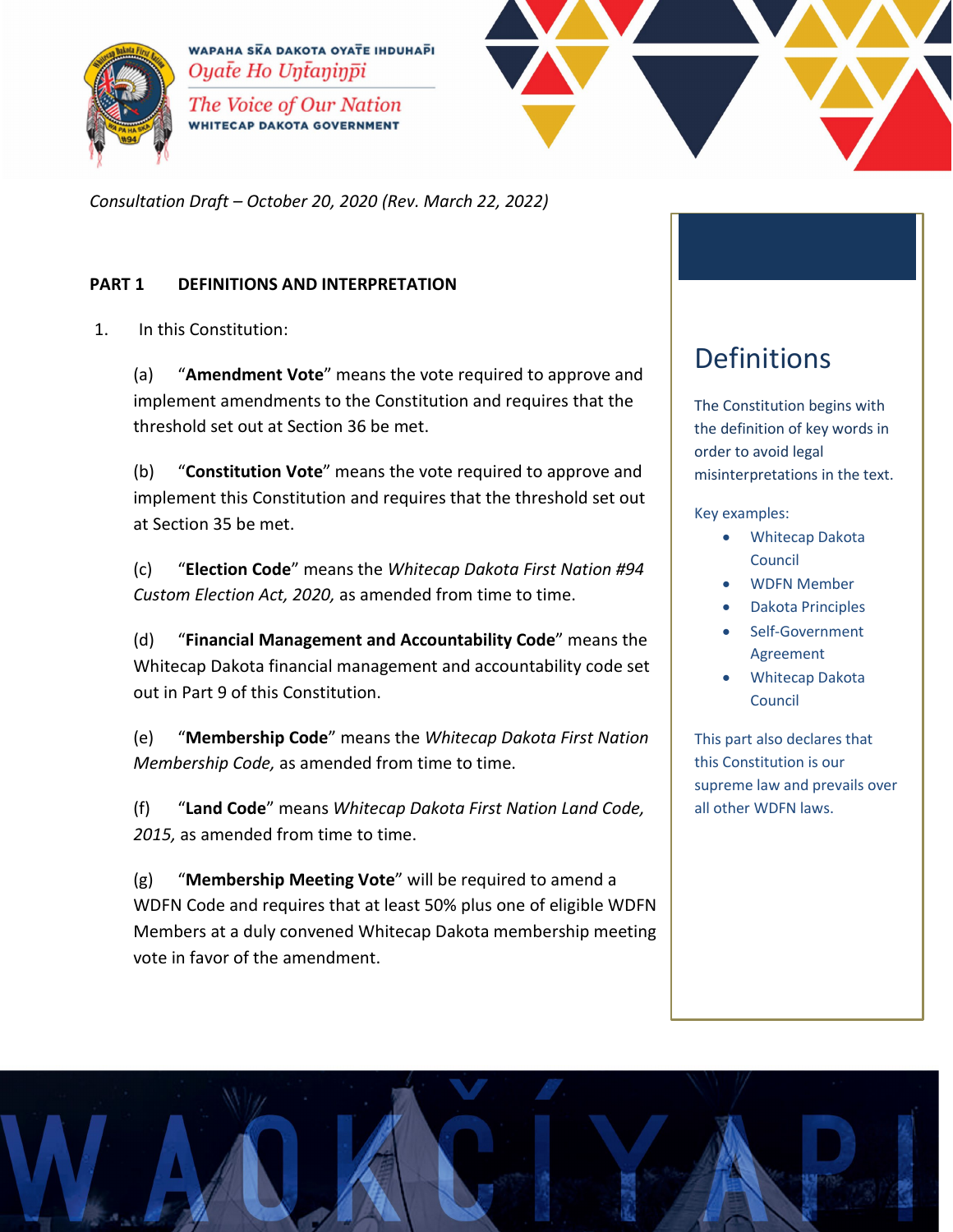



*Consultation Draft – October 20, 2020 (Rev. March 22, 2022)*

(h) **"Principles**" means the Dakota principles which are Wówicake – Honesty, Ohanwaste – Generosity, Wówaditika – Bravery, Wóohoda/Oho'da – Respect, Wóksape – Wisdom, Wóunsida – Humility and Tehinda – Love.

(i) **"Ratification Vote for WDFN Code"** means the vote required to approve and implement new WDFN Codes and requires that the threshold set out at Section 24 be met. "**Register of Laws**" means a register where an official list or record of WDFN Laws are kept by Whitecap Dakota.

(j) **"Self-Government Agreement"** means the Whitecap Dakota First Nation Governance Agreement as between the Whitecap Dakota and Her Majesty the Queen in right of Canada.

(k) "**WDFN Act**" is a WDFN Law approved and implemented in accordance with section 23 of this Constitution.

(l) "**WDFN Code**" is a WDFN Law approved and implemented in accordance with sections 21 and 22 of this Constitution.

(m) "**WDFN Election**" means a General Election or a By-Election for the positions of Chief and Councillors of the WDFN in accordance with the Election Code.

(n) "**WDFN Governance Code**" means the Whitecap Dakota governance code which is outlined in Part 5 of this Constitution.

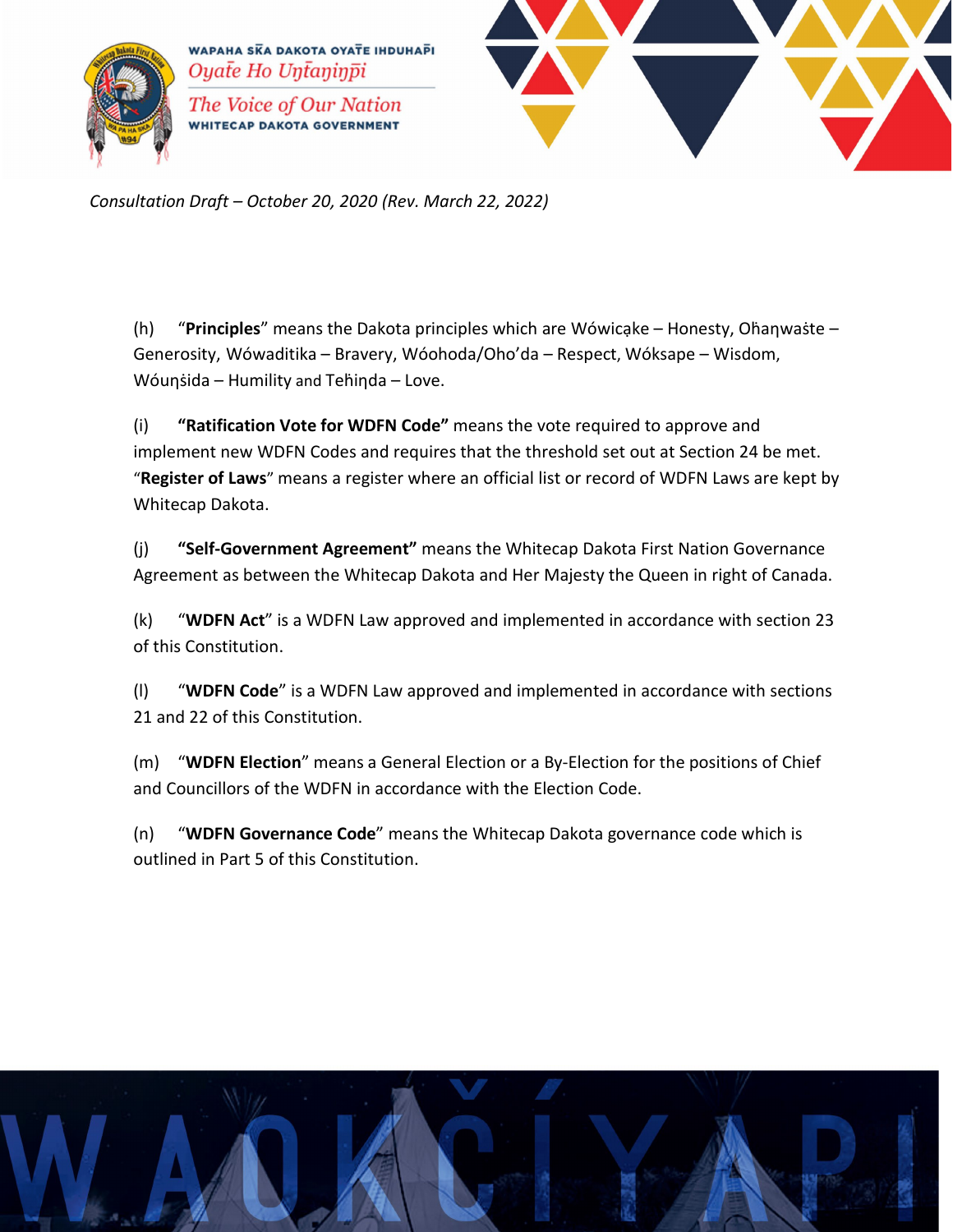



*Consultation Draft – October 20, 2020 (Rev. March 22, 2022)*

(o) "**WDFN Institution**" means an organization, body or entity controlled by Whitecap Dakota that administers a specific government policy or program and includes the WDFN public service.

(p) **"WDFN Lands"** are those lands, or any portion of those lands, defined in the *Whitecap Dakota First Nation Land Code, 2015*, as amended from time to time, and includes all rights and resources belonging to those lands.

(q) **"WDFN Law"** includes altogether this Constitution, WDFN Codes, WDFN Acts, and any related WDFN regulations and policies.

(r) "**WDFN Member**" means a person whose name appears on, or is entitled to appear on, the Membership List referenced in the WDFN Membership Code.

(s) **"Whitecap Dakota"** or **"Nation"** means the Whitecap Dakota Oyate or Whitecap Dakota First Nation.

(t) **"Whitecap Dakota Council"** means the governing Council of the Whitecap Dakota Government in accordance with Part 3 of this Constitution and the WDFN Governance Code.

(u) "**Whitecap Dakota Government**" includes both the elected Whitecap Dakota Council and unelected officials in accordance with Part 3 of this Constitution and the WDFN Governance Code.

2. This Constitution prevails over all other WDFN Laws.

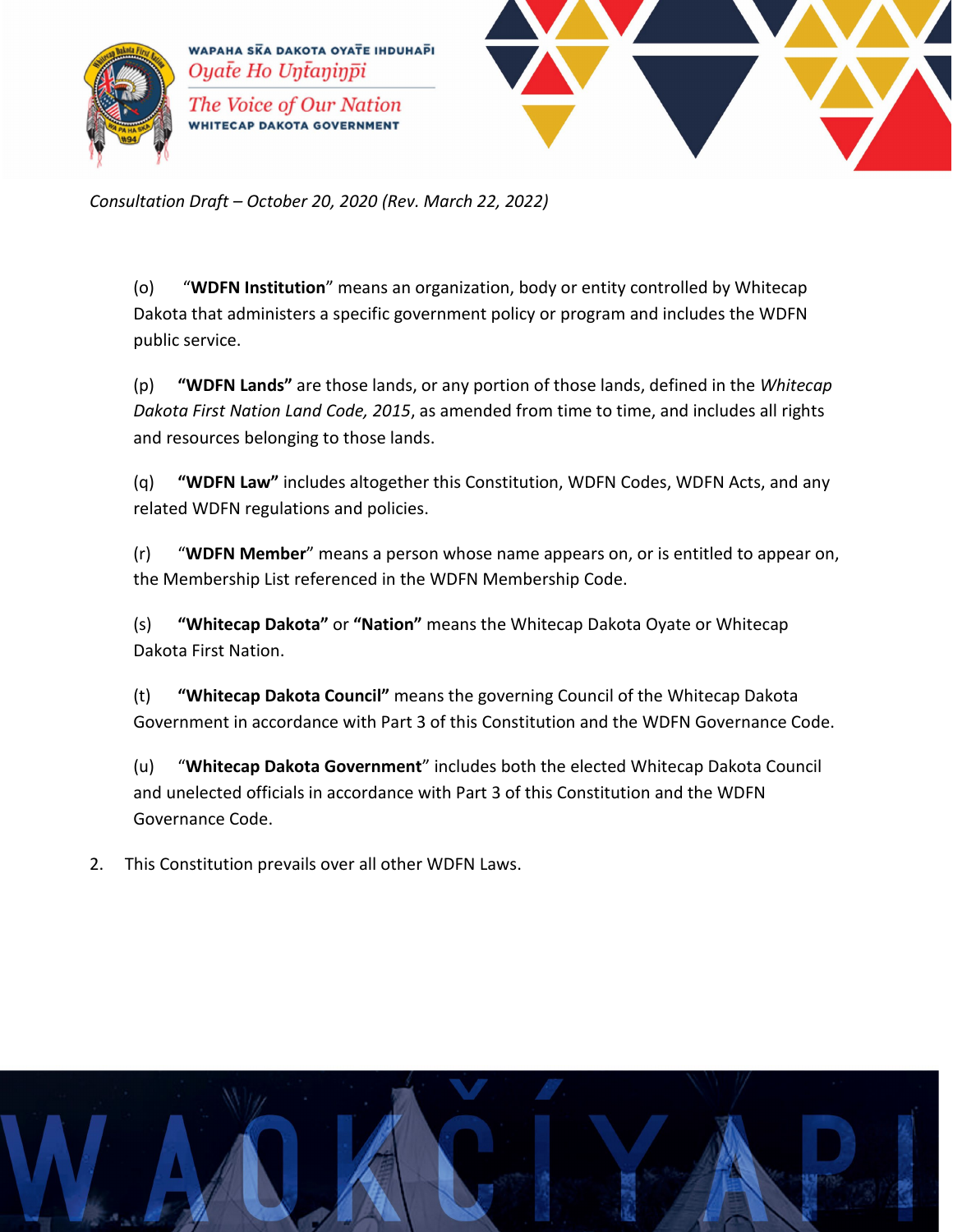



*Consultation Draft – October 20, 2020 (Rev. March 22, 2022)*

#### **PART 2 PURPOSE**

- 3. This Constitution serves as the supreme written law of Whitecap Dakota First Nation by:
	- (a) Creating the Whitecap Dakota Government to replace the Whitecap Dakota Band Council established through the *Indian Act*;
	- (b) Recognizing and giving effect to the Whitecap Dakota First Nation Governance Agreement made with the Her Majesty the Queen in Right of Canada;
	- (c) Incorporating and adopting existing WDFN Laws, such as the Land Code, Membership Code and Election Act, as part of WDFN's framework of laws;
	- (d) Providing for the exercise of legislative powers and duties by the Whitecap Dakota Government to adopt new Codes, Acts, regulations and policies; and
	- (e) Honouring and upholding Dakota Traditional laws and that can be combined with modern and traditional ways of life to promote the welfare and sustainability of the Nation and future generations of the Whitecap Dakota.

#### **PART 3 WHITECAP DAKOTA GOVERNMENT**

- 4. The Whitecap Dakota people as WDFN Members create the Whitecap Dakota Government through this Constitution.
- 5. The Whitecap Dakota Government will be determined by WDFN Law.
- 6. The Whitecap Dakota Council is comprised of a Chief and no more than four (4) Councillors, as provided for in the WDFN Governance Code.

## Purpose of the Constitution

- $\triangleright$  To create WDFN Government in WDFN Council
- $\triangleright$  To put Governance Agreement with Canada into effect
- $\triangleright$  To Create our system of laws
- $\triangleright$  To adopt our existing laws (e.g. Land Code, Membership Code)
- $\triangleright$  Honour traditional Dakota ways

## **WDFN** Government

- Whitecap Dakota Government created by WDFN Law
- $\triangleright$  Council will have Chief and no more than 4 **Councillors**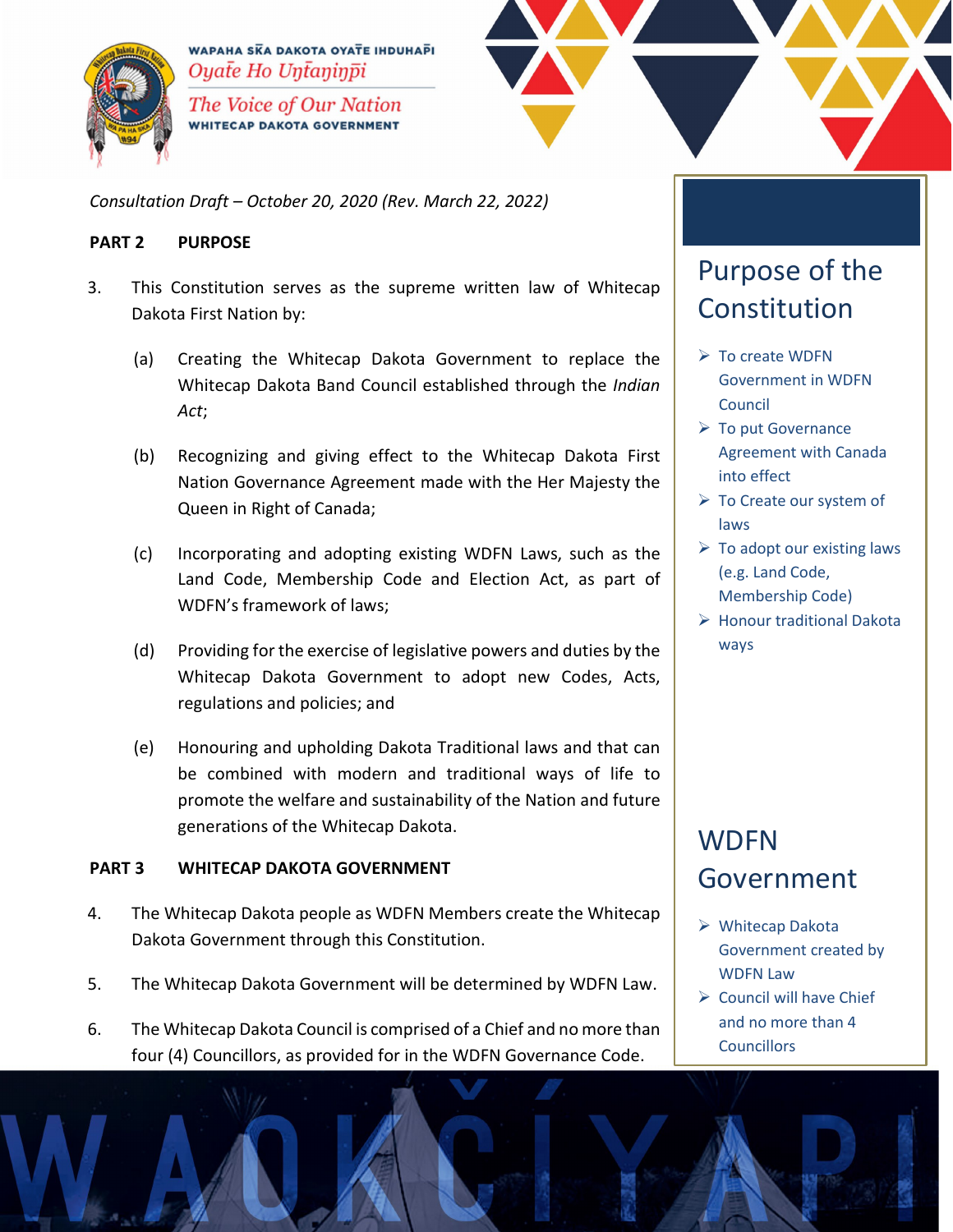



*Consultation Draft – October 20, 2020 (Rev. March 22, 2022)*

#### **PART 4 WHITECAP DAKOTA GOVERNMENT AND WDFN MEMBERS**

- 7. The Whitecap Dakota Government will honour traditional Dakota governance practices within a modern context and its responsibilities will include:
	- (a) Supporting the well-being of WDFN Members;
	- (b) Promoting and enhancing Dakota culture and language in the Nation;
	- (c) Supporting and enabling WDFN Members to honour Dakota teachings and Dakota ways;
	- (d) Working with other Dakota nations to revitalize the traditional governance system of the Oceti Sakowin;
	- (e) Advocating for and promoting Whitecap Dakota interests by building alliances with other governments, businesses and organizations;
	- (f) Upholding and abiding by the Principles of this Constitution; and
	- (g) Being transparent and accountable to WDFN Members.
- 8. The Whitecap Dakota Government will recognize and protect the rights of WDFN Members set out in the *Canadian Charter of Rights and Freedoms* and this Constitution*.*

## **WDFN** Government Responsibilities

- Well-being of members
- Promote Dakota culture and language
- $\triangleright$  Revitalize traditional governance
- $\triangleright$  Build alliances and partnerships Be accountable to members
- Whitecap Government will abide by Canada's Charter of Rights

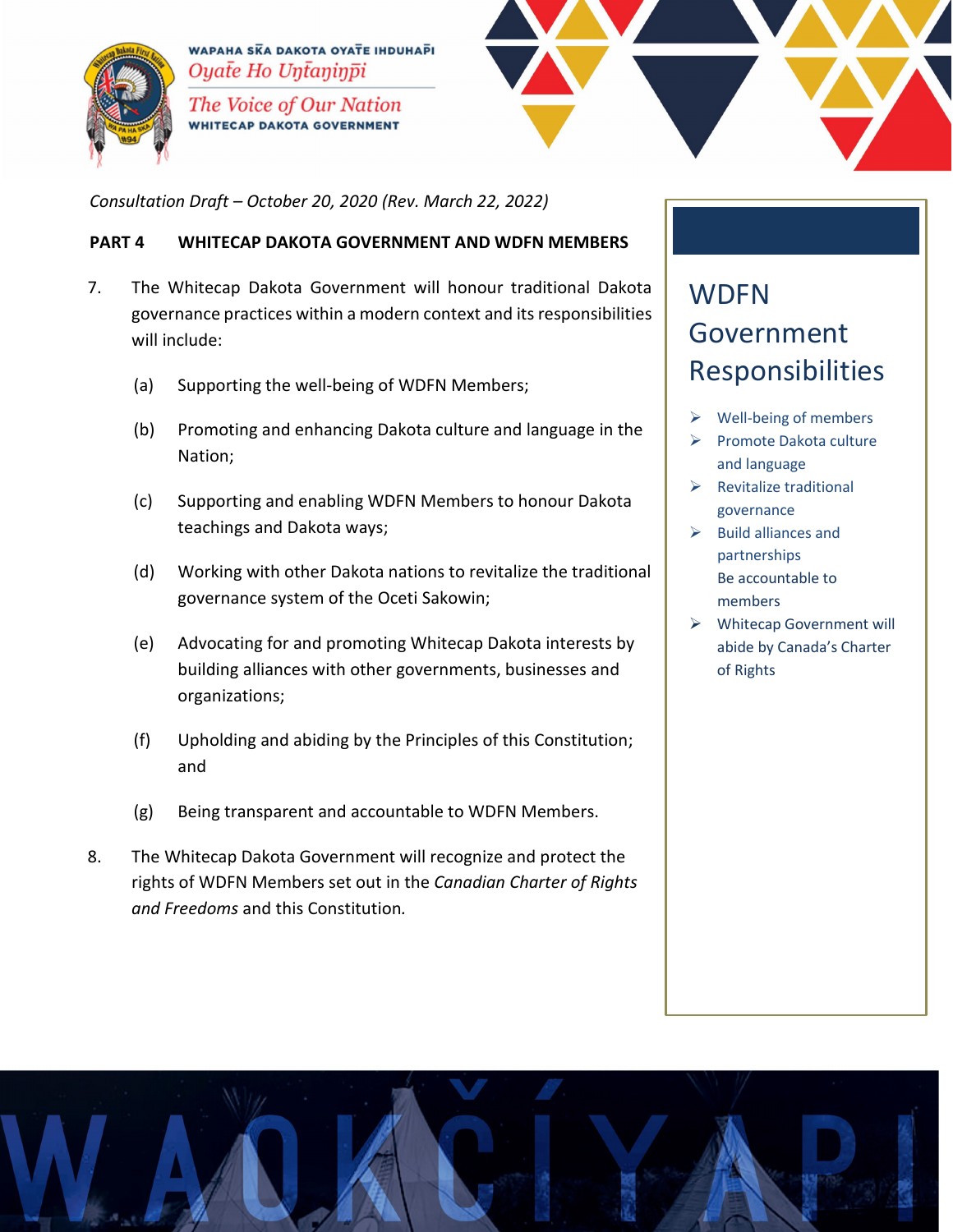



*Consultation Draft – October 20, 2020 (Rev. March 22, 2022)*

- 9. WDFN Members will respect and honour our ancestors and Dakota laws, practices, and customs, and will hold themselves accountable, along with the Whitecap Dakota Government, to promote a healthy and safe Nation for all WDFN Members. This includes:
	- a) Respecting Dakota Kinship Laws and Principles by working together, being good relatives, and respecting one another;
	- b) Honouring the sense duty and responsibility to one another and all living things;
	- c) Restoring and revitalizing traditional Dakota ceremonies and language as part of a community-wide, collective process;
	- d) Adopting a work ethic in education and employment as a contributing citizen to strengthening our Nation now and for future generations; and
	- e) Following the traditional laws which acknowledge and recognize that no one WDFN Member is above or below other WDFN Members.

#### **PART 5 WDFN GOVERNANCE**

- 10. WDFN shall enact a WDFN Governance Code that will:
	- (a) Subject to Part 3 of this Constitution, set out the structure and composition of the Whitecap Dakota Government, including the number of Councillors who will constitute the Whitecap Dakota Council, and their term of office;
	- (b) Set out the processes and procedures for changing the composition of the Whitecap Dakota Council;

## WDFN Member Responsibilities

- $\triangleright$  Members role in observing Dakota Kinship Laws
- **►** Honouring Dakota ceremonies and language
- $\triangleright$  Equality of all members

## Governance **Code**

Constitution requires a supporting Governance Code that:

- $\triangleright$  Defines structure of WDFN Government, including size of Council (as long as not greater that 4 Councillors)
- $\triangleright$  Procedures for changing size of Council, subject to maximum of 5 (see s. 6)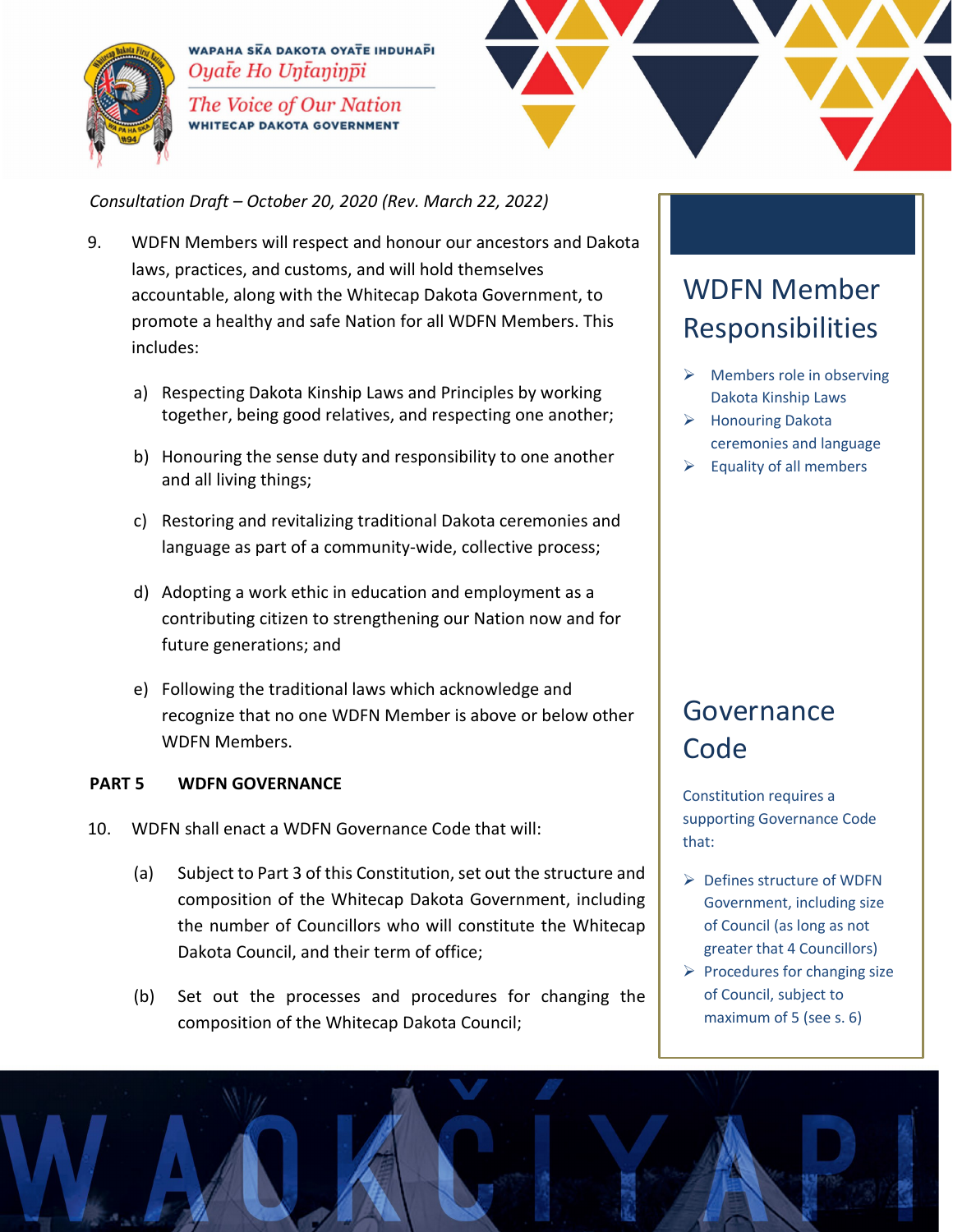



*Consultation Draft – October 20, 2020 (Rev. March 22, 2022)*

- (c) Set out the duties and responsibilities of the Whitecap Dakota Council;
- (d) Provide a standard of ethics that the Whitecap Dakota Government must follow;
- (e) Outline principles and processes relating to conflicts of interest;
- (f) Set out the expectations for Whitecap Dakota Council conduct and the processes and procedures for removal of elected officials;
- (g) Respect FN Members' right to privacy and right to access information;
- (h) Set out the Whitecap Dakota Oyate Oath of Office;
- (i) Set out Whitecap Dakota Council's ability to establish and maintain committees and boards;
- (j) Set out WDFN Law making processes and procedures, including a requirement for three (3) readings of a draft WDFN Law before approval and provisions for passing WDFN Laws in specified emergency circumstances;
- (k) Require adequate WDFN Member consultation and input when approving and passing WDFN Lawsin order to ensure informed consent and open and transparent processes;
- (l) Set out mechanisms and criteria for delegating authorities conferred through WDFN Law;
- (m) Provide for a Register of Laws; and

### Governance **Code**

- $\triangleright$  Sets out responsibilities of Council
- $\triangleright$  Conflict of interest rules
- $\triangleright$  Conduct of Council
- $\triangleright$  How to remove Chief/Council from office
- $\triangleright$  Rules for protection of privacy
- $\triangleright$  Law making procedures; o Three readings of new laws
- $\triangleright$  Member input
- Delegating certain powers
- $\triangleright$  Register of Laws

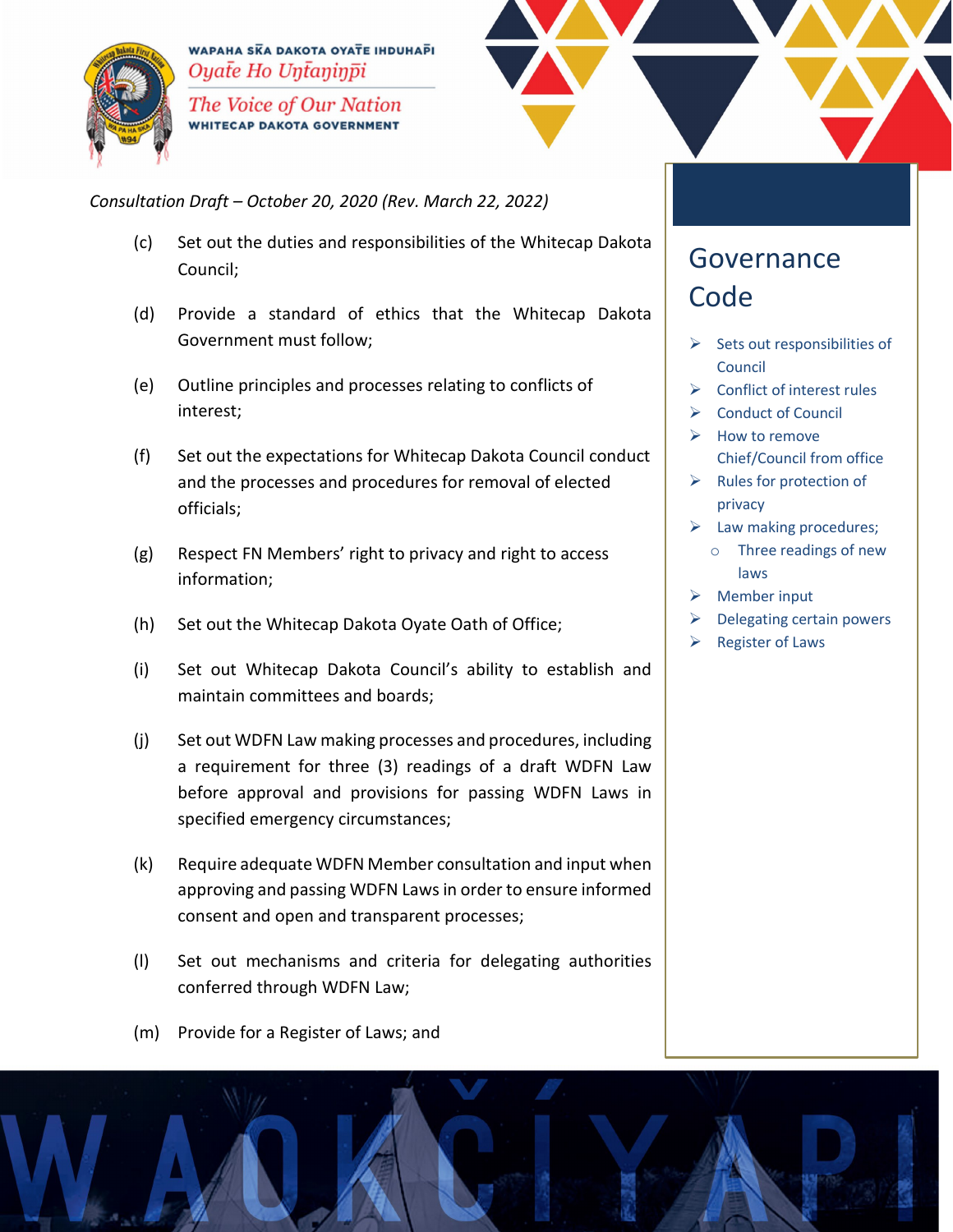



*Consultation Draft – October 20, 2020 (Rev. March 22, 2022)*

- (n) Set out the roles, rights, and responsibilities of non-Members residing on WDFN Lands, including:
	- (i) Mechanisms for input into Whitecap Dakota Government decision making; and
	- (ii) Rights of appeal and redress mechanisms for people who are not WDFN Members, but who are affected by decisions of the Whitecap Dakota Government.
- 11. The WDFN Governance Code shall be developed, implemented, and interpreted in a manner that observes and respects traditional Dakota governance structures, practices, and values.

#### **PART 6 ELECTIONS**

- 12. WDFN Elections will continue to be held in accordance with WDFN Law, including the Election Code.
- 13. WDFN Laws relating to elections will:
	- (a) Set out the processes and procedures for WDFN Elections;
	- (b) Set out the processes and procedures for appealing decisions relating to WDFN Elections;
	- (c) Set out the requirements and procedures relating to partial terms of WDFN elected officials; and
	- (d) Set out eligibility requirements for voting and running for Whitecap Dakota Council.

## Governance **Code**

 $\triangleright$  How non-Members can have input on certain matters, including a way to appeal WDFN government actions.

## Elections

WDFN election law will continue with processes under current Election Code, including:

- $\triangleright$  election procedures
- $\triangleright$  requirements for voting and running for office
- $\triangleright$  appeal procedures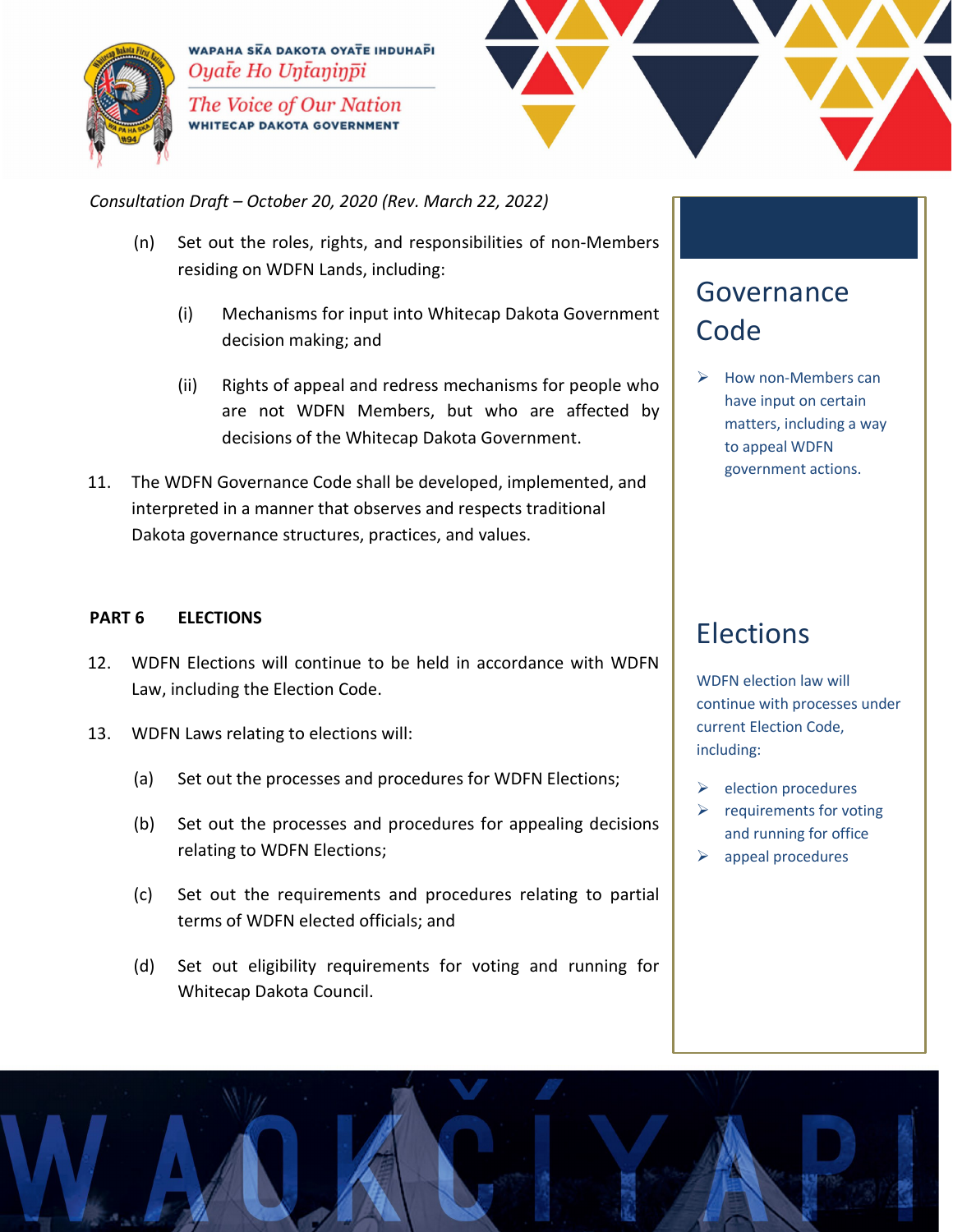



*Consultation Draft – October 20, 2020 (Rev. March 22, 2022)*

#### **PART 7 MEMBERSHIP**

- 14. WDFN Membership will be determined in accordance with WDFN Law and the Membership Code.
- 15. WDFN Laws relating to membership will:
	- (a) Promote and maintain the cultural integrity, social harmony, and economic stability of Whitecap Dakota based on traditions and values of the Dakota people;
	- (b) Ensure that membership is not unjustly taken away from any WDFN Member;
	- (c) Set out the criteria for membership in WDFN;
	- (d) Set out the processes and procedures for applying for membership in WDFN; and
	- (e) Set out the processes and procedures for appealing decisions about entitlement to membership in WDFN.

## Membership

WDFN Membership Code will continue with a membership law that will:

- $\triangleright$  respect Dakota ways
- $\triangleright$  promote harmony and stability
- $\triangleright$  define process for applying for WDFN membership
- $\triangleright$  be fair in its membership processes

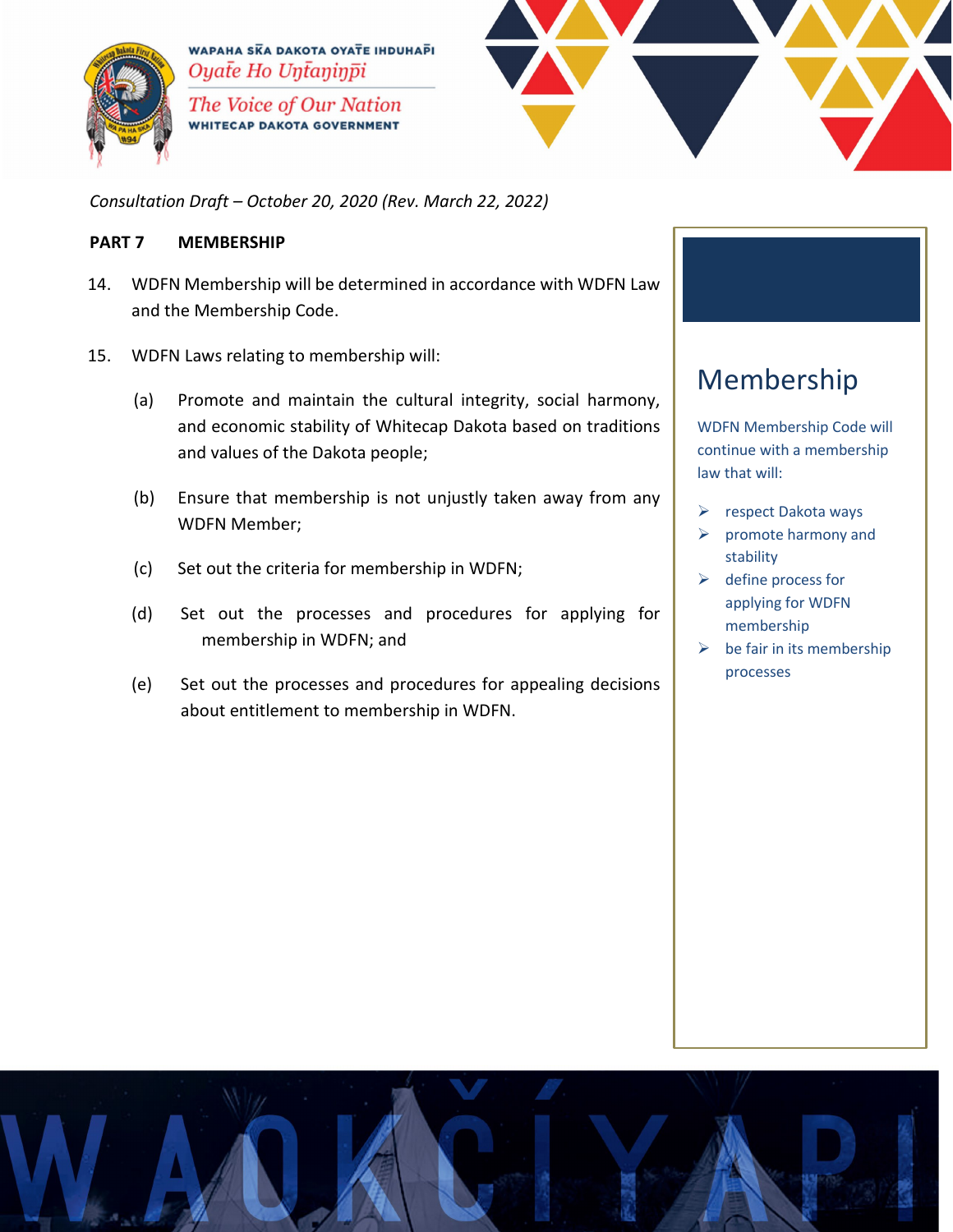



*Consultation Draft – October 20, 2020 (Rev. March 22, 2022)*

#### **PART 8 WHITECAP DAKOTA LANDS AND RESOURCES**

- 16. WDFN Lands will continue to be governed by WDFN Law, in accordance with the Land Code.
- 17. WDFN Lands will continue to be set apart by Her Majesty the Queen in Right of Canada for the exclusive use and benefit of the Whitecap Dakota.
- 18. WDFN Council may, pursuant to the Land Code enact such other WDFN Laws as it considers necessary for the proper administration of WDFN Lands.
- 19. WDFN Laws relating to WDFN Lands will:
	- (a) Set out the principles, rules, and structures that apply to WDFN Lands;
	- (b) Set out principles, rules, and procedures that apply to changes to boundaries of WDFN Lands and to land transactions conducted by the Whitecap Dakota Government;
	- (c) Ensure that WDFN Lands are preserved, protected, maintained, and respected;
	- (d) Allow for WDFN to hold title to fee simple lands and for WDFN Law to apply on those lands, subject to any agreements with other governments; and
	- (e) Ensure that the Whitecap Dakota Government consults with WDFN Members regarding matters involving WDFN Lands and land use planning.

## Lands and Resources

WDFN Land Code will continue with land laws that will:

- $\triangleright$  protect WDFN lands
- $\triangleright$  control land transactions and uses of WDFN lands
- $\triangleright$  enable WDFN to own lands other than Reserve Lands
- $\triangleright$  consult WDFN members on how their lands are used

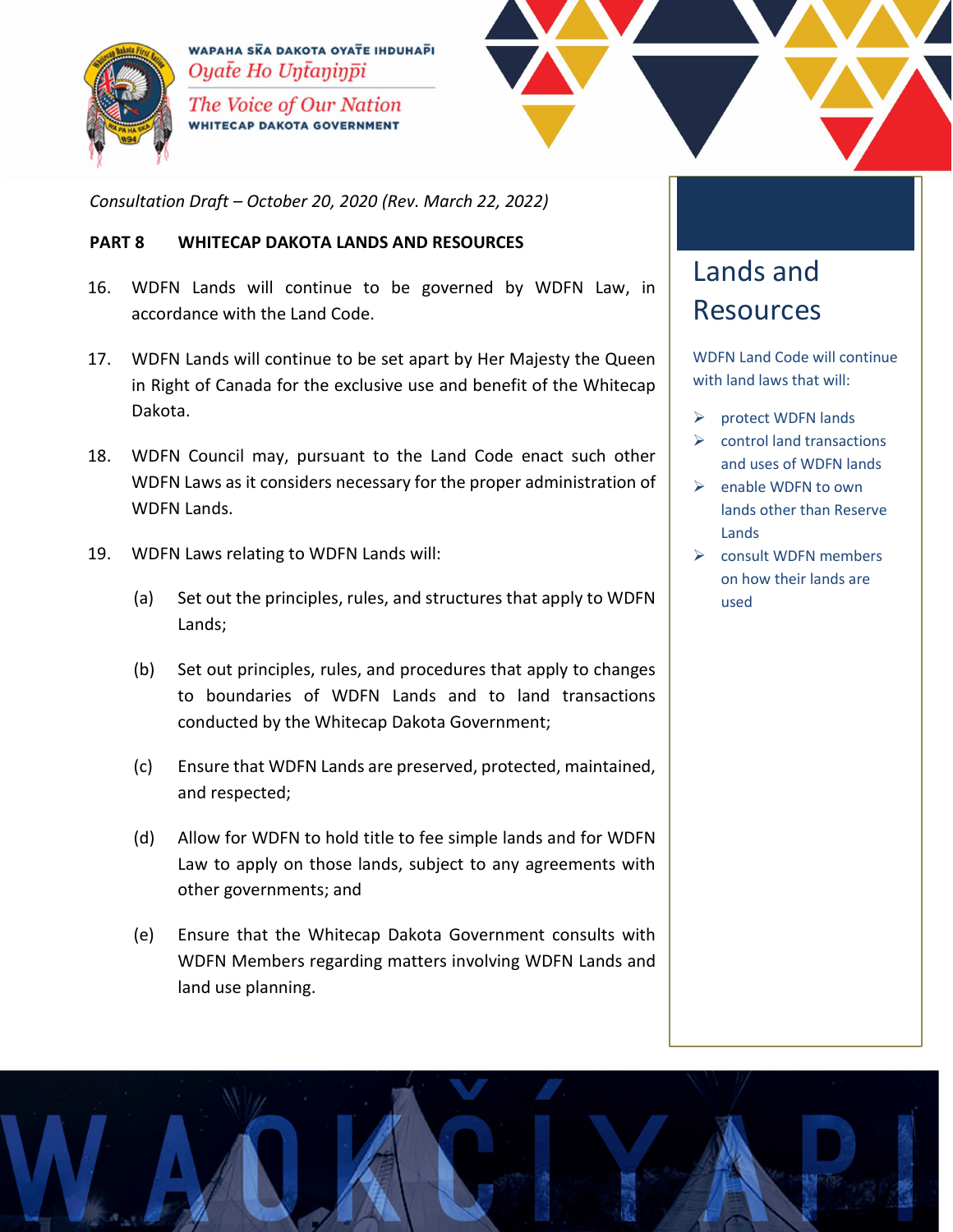



*Consultation Draft – October 20, 2020 (Rev. March 22, 2022)*

#### **PART 9 FINANCIAL MANAGEMENT AND ACCOUNTABILITY**

- 20. Whitecap Dakota financial management and accountability will be governed by WDFN Law.
- 21. WDFN will enact a Financial Management and Accountability Code which will:
	- (a) Set out the principles and procedures of WDFN financial management and administration;
	- (b) Require annual audited financial statements;
	- (c) Require annual reporting to WDFN Members; and
	- (d) Ensure that the financial management of WDFN will be prudent, transparent, accountable, and provide effective and efficient use of WDFN's financial resources.

#### **PART 10 WDFN LAWS**

- 22. WDFN will govern itself primarily through this Constitution, WDFN Codes, and WDFN Acts.
- 23. WDFN Codes will:
	- (a) Be mandated by this Constitution;
	- (b) Be approved and implemented by Ratification Vote for WDFN Code;
	- (c) Be amended by Membership Meeting Vote; and
	- (d) Provide authority for WDFN Acts based on principles and criteria set out in the WDFN Code.

## Financial Management & Accountability

Constitution requires a supporting Financial Management and Accountability Code that enables:

- $\triangleright$  strong financial management procedures
- $\triangleright$  annual audits and reporting to Members
- $\triangleright$  prudent and transparent financial management

## Law Making **Process**

Three levels of WDFN Laws:

- 1. Constitution
- 2. Codes
- 3. Acts

#### WDFN Codes

 $\triangleright$  Process for passing and amending Codes is easier than Constitution but more difficult that passing an Act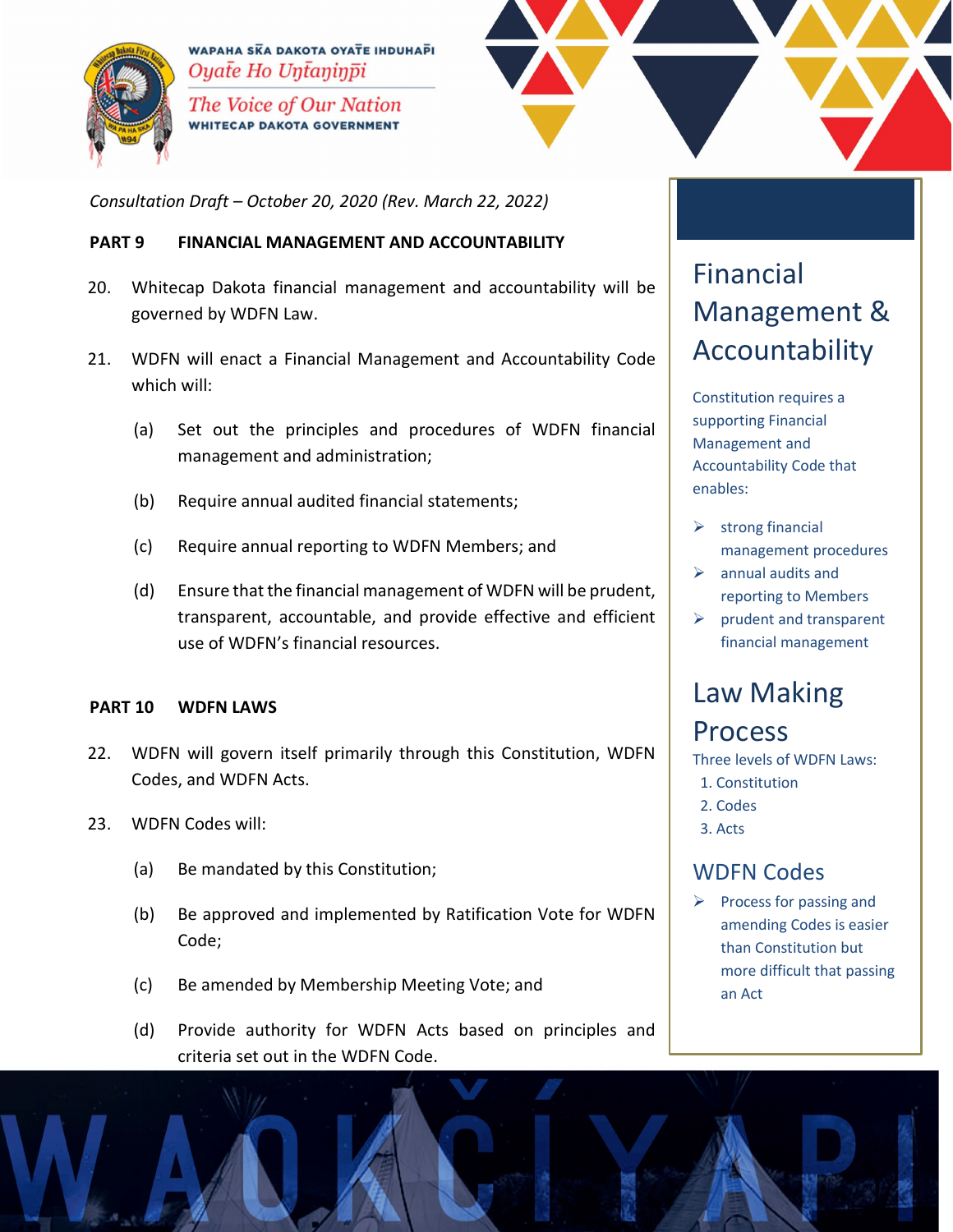



*Consultation Draft – October 20, 2020 (Rev. March 22, 2022)*

- 24. A ratification vote will be required to approve and implement new WDFN Codes (**"Ratification Vote for WDFN Code"**) and requires that:
	- (i) At least 25% of all eligible WDFN Members participate in the ratification vote for passing a WDFN Code;
	- (ii) At least 25% of all eligible WDFN Members cast their vote in favor of approving and implementing the WDFN Code at issue; and
	- (iii) At least 50% plus one of the eligible WDFN Members who do participate in the ratification vote, vote in favor of the WDFN Code.
- 25. Existing WDFN Codes are deemed to be ratified as WDFN Codes under this Constitution, including:
	- (a) the Land Code;
	- (b) the Election Code; and
	- (c) the Membership Code.
- 26. WDFN Acts will:
	- (a) Be authorized by a WDFN Code or this Constitution based on the jurisdictions set out in the Self-Government Agreement;
	- (b) Be approved by the Whitecap Dakota Council based on procedures established in the WDFN Governance Code; and
	- (c) Be amended by the Whitecap Dakota Council based on procedures established in the WDFN Governance Code.

#### WDFN Codes

- $\triangleright$  New Codes (e.g. Governance Code, Finance Code) will require a vote by members.
- $\triangleright$  Existing Land, Membership and Election Codes have already been approved.

#### WDFN Acts

- $\triangleright$  WDFN Acts will be passed much like current Land Laws under the WDFN Land Code.
- $\triangleright$  WDFN Acts can be passed based on law-making powers set out in Governance Agreement.
- $\triangleright$  Procedures for passing and amending Acts will be set out in the WDFN Governance Code.

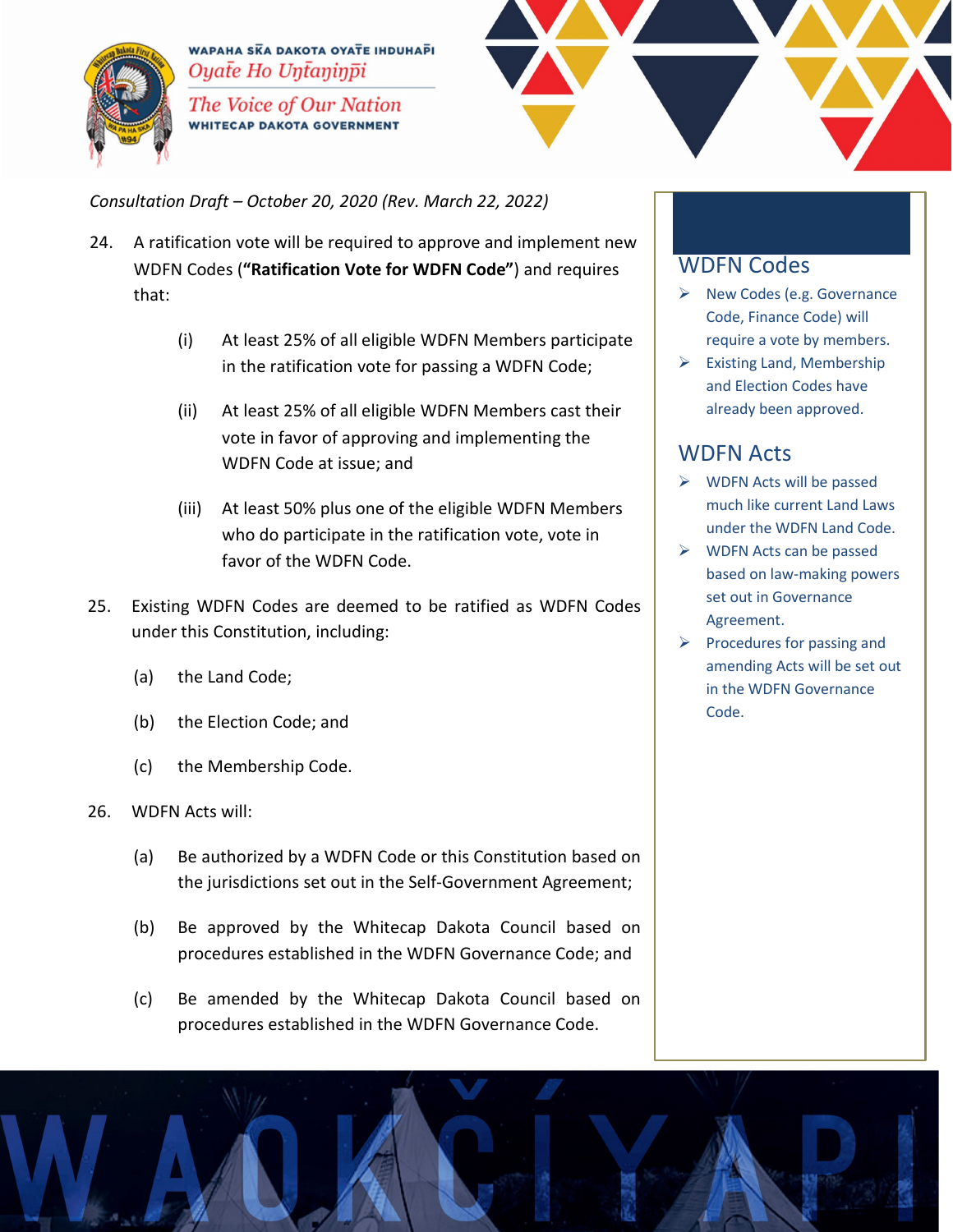



*Consultation Draft – October 20, 2020 (Rev. March 22, 2022)*

#### **PART 11 WDFN INSTITUTIONS AND INTERGOVERNMENTAL RELATIONS**

- 27. Whitecap Dakota recognizes the vital role that WDFN Institutions contribute to the Nation's sustainability.
- 28. The Whitecap Dakota Council may establish WDFN Institutions to perform functions of the Whitecap Dakota Government.
- 29. The Whitecap Dakota Council has authority to enter into agreements with other entities, including governments and corporations, for the benefit of WDFN.
- 30. The Whitecap Dakota Government has authority to hire and maintain employment relationships with employees, including those employees constituting the public service, which will be administered in accordance with a human resource policy as approved by the Whitecap Dakota Council.

#### **PART 12 DISPUTE RESOLUTION**

- 31. The validity of a WDFN Law may be challenged in the Court of Queen's Bench of Saskatchewan, the Federal Court of Canada, or a tribal court created by WDFN.
- 32. Any contravention of this Constitution by the elected Whitecap Dakota Council may be met by penalties and consequences including the removal from office in accordance with WDFN Law and the WDFN Governance Code.

## Institutions & Intergovernmental Relations

Council can establish institution and bodies to help run WDFN governance

- Advisory Committees
- $\triangleright$  Early Learning Centre
- Whitecap DevCorp

Council can enter into agreements with other governments and groups

- **▶ WDFN-SPS Education** Partnership
- ▶ Court Services MOA
- $\triangleright$  Infrastructure projects

## **Dispute** Resolution

- $\triangleright$  Whitecap Law can be challenged in current courts or a future WDFN tribal court
- $\triangleright$  Council is penalized if they do not follow Constitution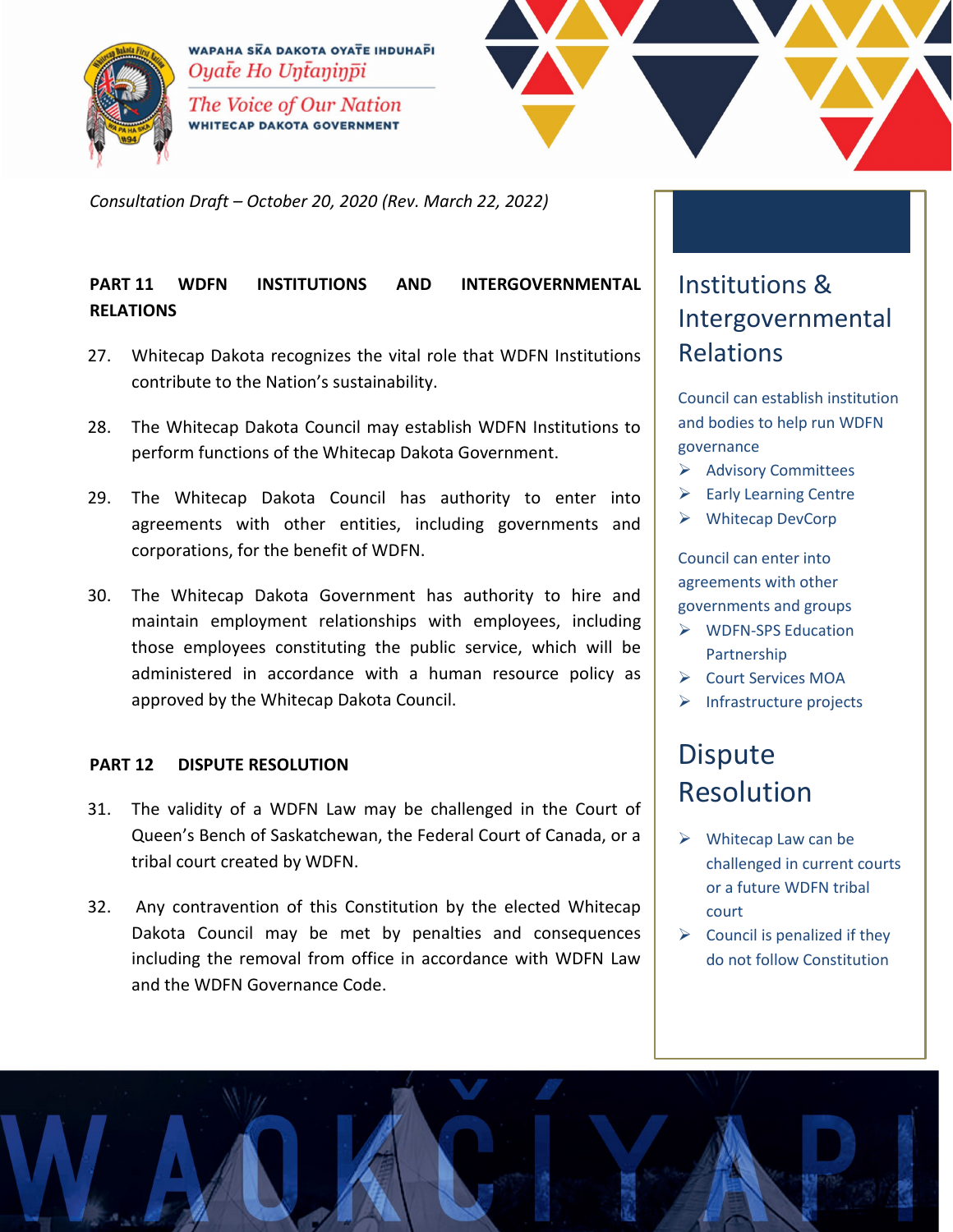



*Consultation Draft – October 20, 2020 (Rev. March 22, 2022)*

#### **PART 13 VOTING PROCEDURES**

- 33. The Constitution Vote, Amendment Votes, Ratification Votes, Membership Meeting Votes, and other Nation approvals will be governed by WDFN Law and the WDFN Governance Code.
- 34. WDFN Laws relating to the Constitution Vote, Amendment Votes, Ratification Votes, Membership Meeting Votes, and other Nation approvals will:
	- (a) Set out the processes and principles of Ratification Votes, Membership Meeting Votes, and Nation approvals; and
	- (b) Ensure that WDFN Members are appropriately consulted while allowing WDFN to make decisions efficiently and effectively.

#### **PART 14 RATIFICATION OF CONSTITUTION**

- 35. Ratification of this Constitution requiresthat a special vote be held (the **"Constitution Vote"**), and that:
	- (a) At least 25% of all eligible WDFN Members participate in the Constitution Vote;
	- (b) At least 25% of all eligible WDFN Members cast their vote in favor of approving and implementing the Constitution; and
	- (c) At least 50% plus one of the eligible WDFN Members who do participate in the Constitution Vote, vote in favor of approving and implementing the Constitution.

## Voting Process

WDFN laws for two types of votes that are used in passing WDFN Law

- $\triangleright$  Ratification or Amendment Vote - Votes to approve new Codes or amend Constitution; 25% of all eligible Members.
- Membership Meeting Vote-Votes to amend Codes; majority at a Band Membership meeting (See Definitions)

## Approving Constitution

- $\triangleright$  Requires a vote of Members with 25 per cent of all eligible WDFN Members to participate and support.
- $\triangleright$  There must also be 50% support from all those who voted.